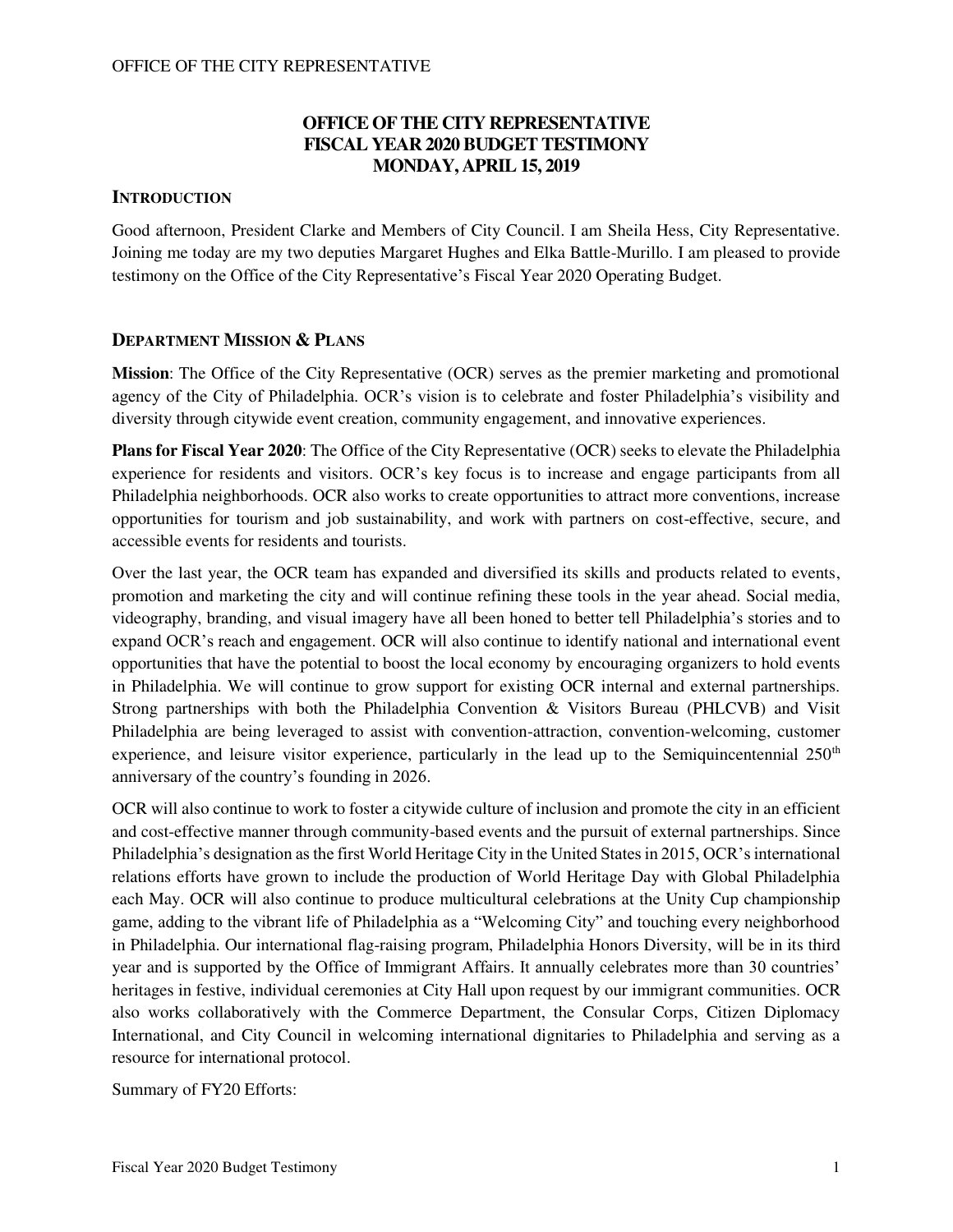Events: OCR produces several annual events, including: Police Athletic League (PAL) Day at City Hall; Take Our Kids to Work Day; the Living Flame Police and Fire Memorial Service; the Mayor's Centenarian Celebration; the PHLpreK Celebration; World Heritage Day; Summer Love Kick-Off; Celebration of Freedom on July 4<sup>th</sup>; and the City's Official Philly Holiday Tree Lighting Celebration on the north side of City Hall in late November, featuring free, family-friendly, and diverse entertainment.

OCR also produces several departmental annual events, including: Love Park LGBTQ+ Wedding Wednesdays and multicultural celebrations with PPR; Women's Commission Annual Summit; Millennial Forum and commission convening events with the Office of Public Engagement; and Integrity Week in City Hall events with the Office of Integrity. For the Department of Records in FY19 the OCR produced the grand opening of their new Archives facility, and is exploring further ways to collaborate on activating the space for occasional special events for the public in FY20.

New opportunities for events in the next year include partnering with a local corporate leader for a new annual innovation festival and planning for a large national convening of women leaders to celebrate the 100<sup>th</sup> anniversary of the 19<sup>th</sup> Amendment.

Philly Recognition Series: OCR creates events to honor Philadelphia icons and other renowned artists within OCR's *Philly Recognition Series*. Past honorees include Kevin Hart, Adam F. Goldberg from *The Goldbergs* television series, Boyz II Men, local James Beard Foundation winners, Bailey and Mark Henry from the World Wrestling Entertainment (WWE) Federation, 2018 John Newbery Medal youth fiction awardee Erin Entrada Kelly, Philadelphia finalists for *Live at Apollo* and *American Idol* and Sylvester Stallone, among others.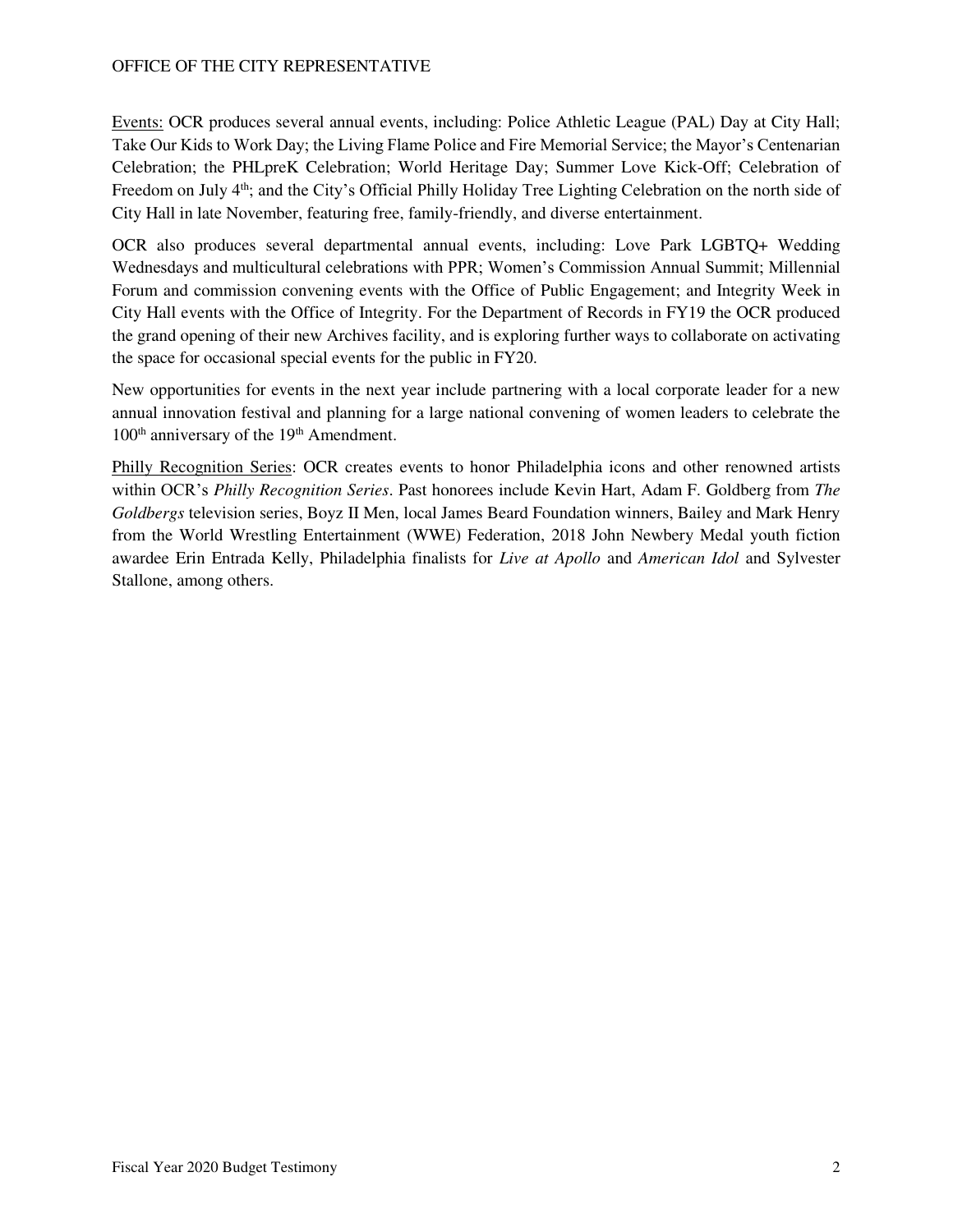| Total<br>9<br>6 | Minority<br>4<br>3 | White<br>5<br>3 | Female<br>5 |
|-----------------|--------------------|-----------------|-------------|
|                 |                    |                 |             |
|                 |                    |                 |             |
|                 |                    |                 | 3           |
| 3               |                    | $\overline{c}$  | 3           |
| \$88,435        | \$66,468           | \$88,120        | \$96,982    |
| \$83,851        | \$64,767           | \$98,164        | \$122,060   |
| \$122,060       | \$92,800           | \$149,339       | \$122,060   |
| \$65,057        | \$62,785           | \$65,057        | \$92,800    |
| \$65,087        | \$54,000           | \$83,852        | \$102,647   |
| \$102,647       | \$92,800           | \$136,298       | \$102,647   |
|                 |                    |                 |             |

| <b>Employment Levels (as of November 2018)</b>            |                            |                                                 |  |  |  |
|-----------------------------------------------------------|----------------------------|-------------------------------------------------|--|--|--|
|                                                           | Budgeted in<br><b>FY19</b> | Filled as of<br>the<br>Increment<br>Run (11/18) |  |  |  |
| Number of Full-Time Positions                             | 9                          |                                                 |  |  |  |
| Number of Part-Time Positions                             |                            |                                                 |  |  |  |
| Number of Exempt Positions                                | 6                          | 6                                               |  |  |  |
| Number of Executive Positions<br>(deputy level and above) | 3                          | 3                                               |  |  |  |
| Average Salary of All Full-Time<br>Positions              | \$76,892                   | \$88,435                                        |  |  |  |
| Median Salary of All Full-Time<br>Positions               | \$60,029                   | \$65,057                                        |  |  |  |

| <b>General Fund Financial Summary by Class</b>    |                |                    |                |                    |                |                  |
|---------------------------------------------------|----------------|--------------------|----------------|--------------------|----------------|------------------|
|                                                   | FY18 Original  | FY18 Actual        | FY19 Original  | FY19 Estimated     | FY20 Proposed  | Difference:      |
|                                                   | Appropriations | <b>Obligations</b> | Appropriations | <b>Obligations</b> | Appropriations | <b>FY20-FY19</b> |
| Class 100 - Employee Compensation                 | \$601,690      | \$631.584          | \$704.470      | \$769,509          | \$795,916      | \$26,407         |
| Class 200 - Purchase of Services                  | \$561.730      | \$461.959          | \$399,779      | \$399,779          | \$399,779      | \$0              |
| Class $300/400$ - Materials, Supplies & Equipment | \$54,000       | \$23,294           | \$54,000       | \$54,000           | \$54,000       | \$0              |
|                                                   | \$1,217,420    | \$1,116,837        | \$1,158,249    | \$1,223,288        | \$1,249,695    | \$26,407         |

**Note:** The Office does not have any professional services contracts with for-profit vendors, and as such, does not have a goal for MWDSBE participation, but Best Faith Efforts at every opportunity.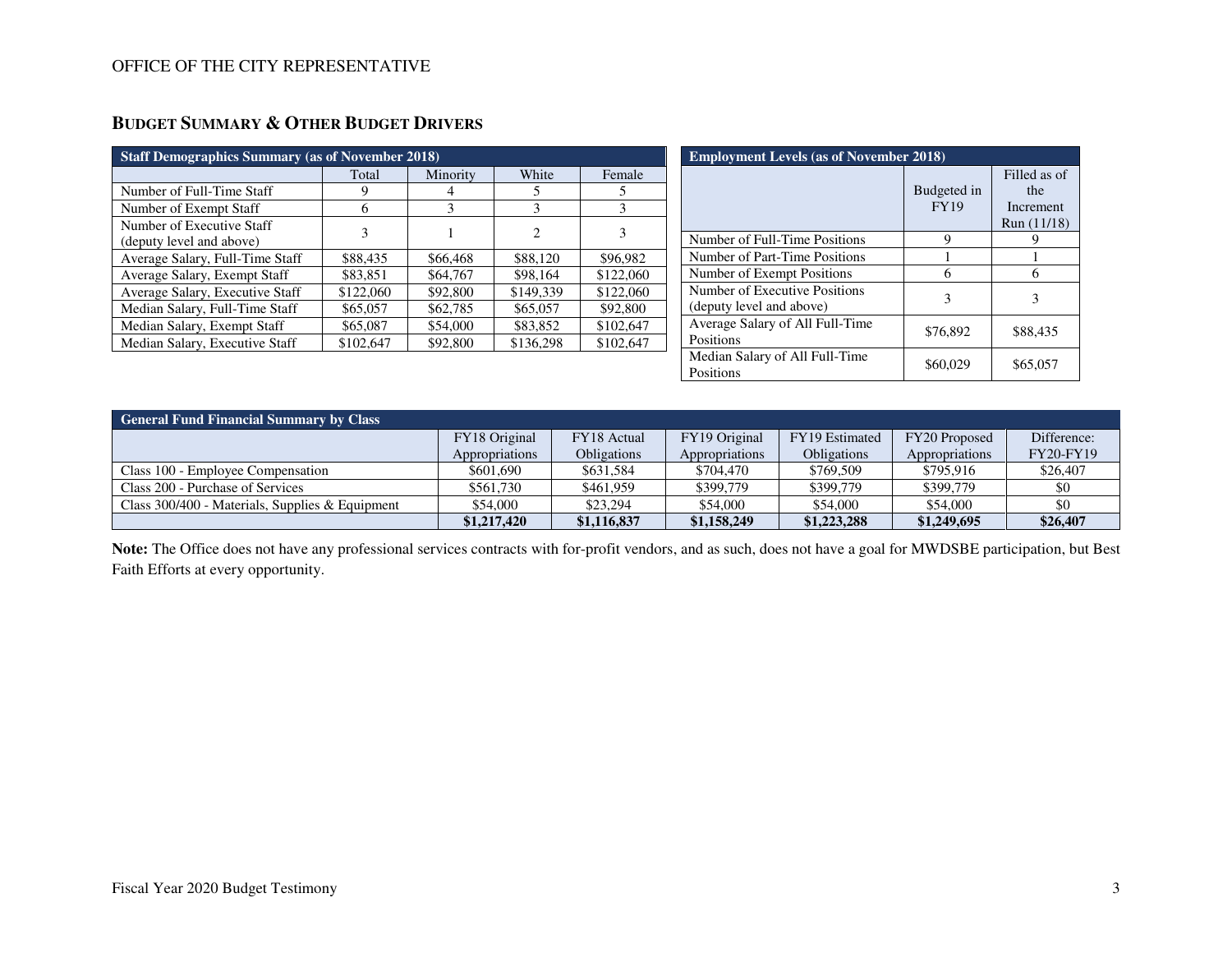### **PROPOSED BUDGET OVERVIEW**

#### **Proposed Funding Request**:

The proposed Fiscal Year 2020 General Fund budget totals \$1,249,695, an increase of \$26,407 over Fiscal Year 2019 estimated obligation levels. This increase is for Class 100 obligations for a transferred PIDC employee.

The proposed budget includes:

- \$795,916 in Class 100, a \$26,407 increase over FY19. This funding will be used to fully fund a current employee transferred from the PIDC/Commerce budget in November 2018.
- \$399,779 in Class 200, level with FY19.
- \$54,000 in Class 300/400, level with FY19.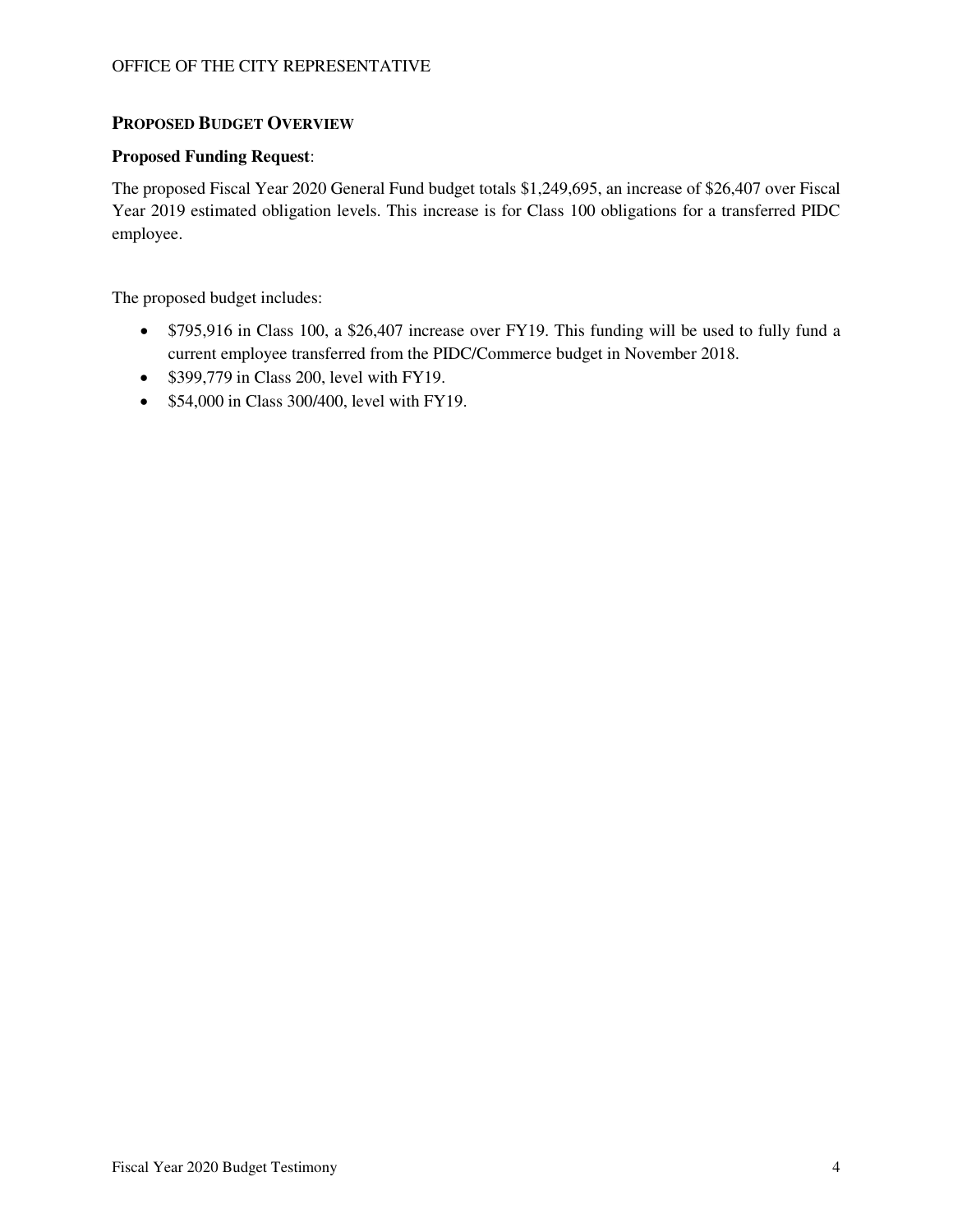# **STAFFING LEVELS**

The department is requesting 10 budgeted positions for FY20, an increase of one position over FY19. The increase is attributed to a current employee transferring from the PIDC/Commerce budget.

## **NEW HIRES**

The Office of the City Representative has no new hires.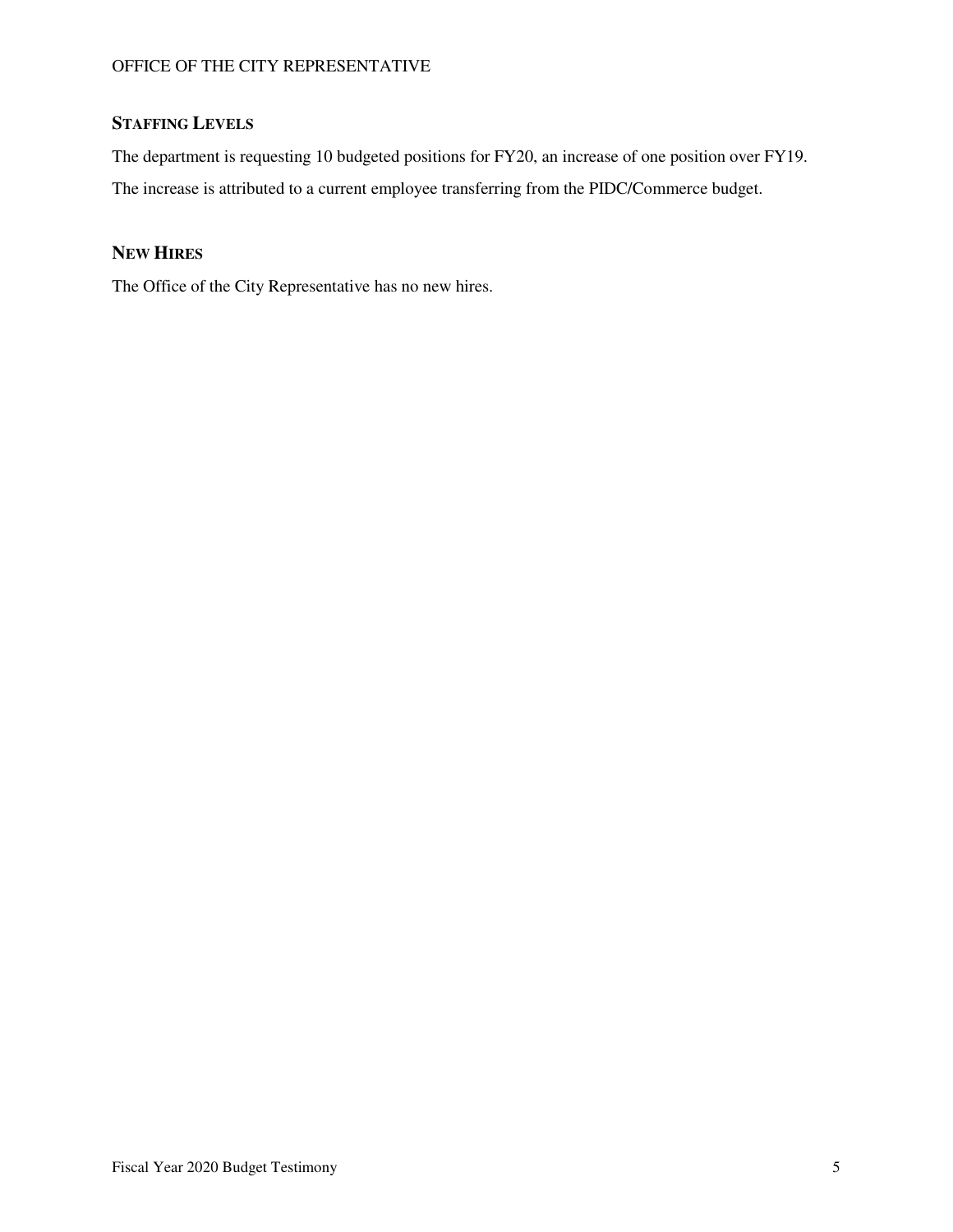## **PERFORMANCE, CHALLENGES, AND INITIATIVES**

| <b>FY20 Strategic Goals</b>                                     |             |             |             |             |  |  |
|-----------------------------------------------------------------|-------------|-------------|-------------|-------------|--|--|
| Increase the number of special events.                          |             |             |             |             |  |  |
| Increase the number of social media impressions.                |             |             |             |             |  |  |
| <b>FY20 Performance Measures</b>                                |             |             |             |             |  |  |
|                                                                 | <b>FY18</b> | FY19 YTD    | <b>FY19</b> | <b>FY20</b> |  |  |
| Measure                                                         | Actual      | $(Q1 + Q2)$ | Target      | Target      |  |  |
| Number of special events <sup>1</sup>                           | 63          | 37          | 65          | 70          |  |  |
| Number of events at which OCR represents the Mayor <sup>2</sup> | 91          | 41          | 100         | 110         |  |  |
| Number of social media impressions <sup>3</sup>                 | 3,470,605   | 2,156,651   | 3,750,000   | 4,200,000   |  |  |

<sup>1</sup>*A special event is free and usually open to the public (with some exceptions). Events range from under 50 participants to over 20,000, and are held both indoors and outdoors. Many special events are produced in partnership with other City departments or private entities, with the purpose of providing free, family-friendly fun for residents and visitors.* 

*<sup>2</sup>This number is subject to the Mayor's Office as well as outside entities and the fluctuating demand for representation.*

*<sup>3</sup>This measure shows impressions from Facebook, Instagram, and Twitter. FY18 included the Eagles Superbowl win and a visit from Sylvester Stallone.*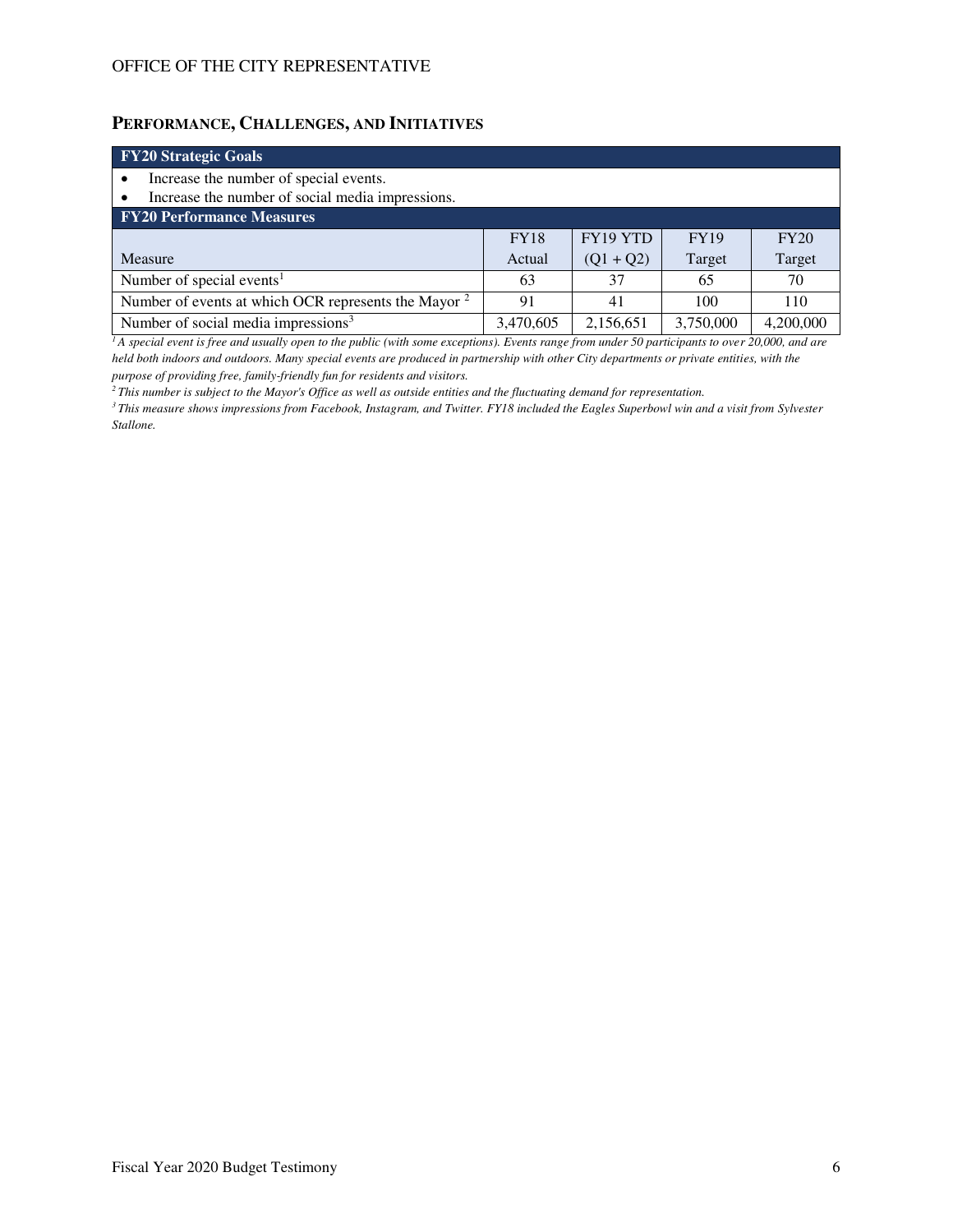# **OTHER BUDGETARY IMPACTS**

# **Federal and State (Where Applicable)**

N/A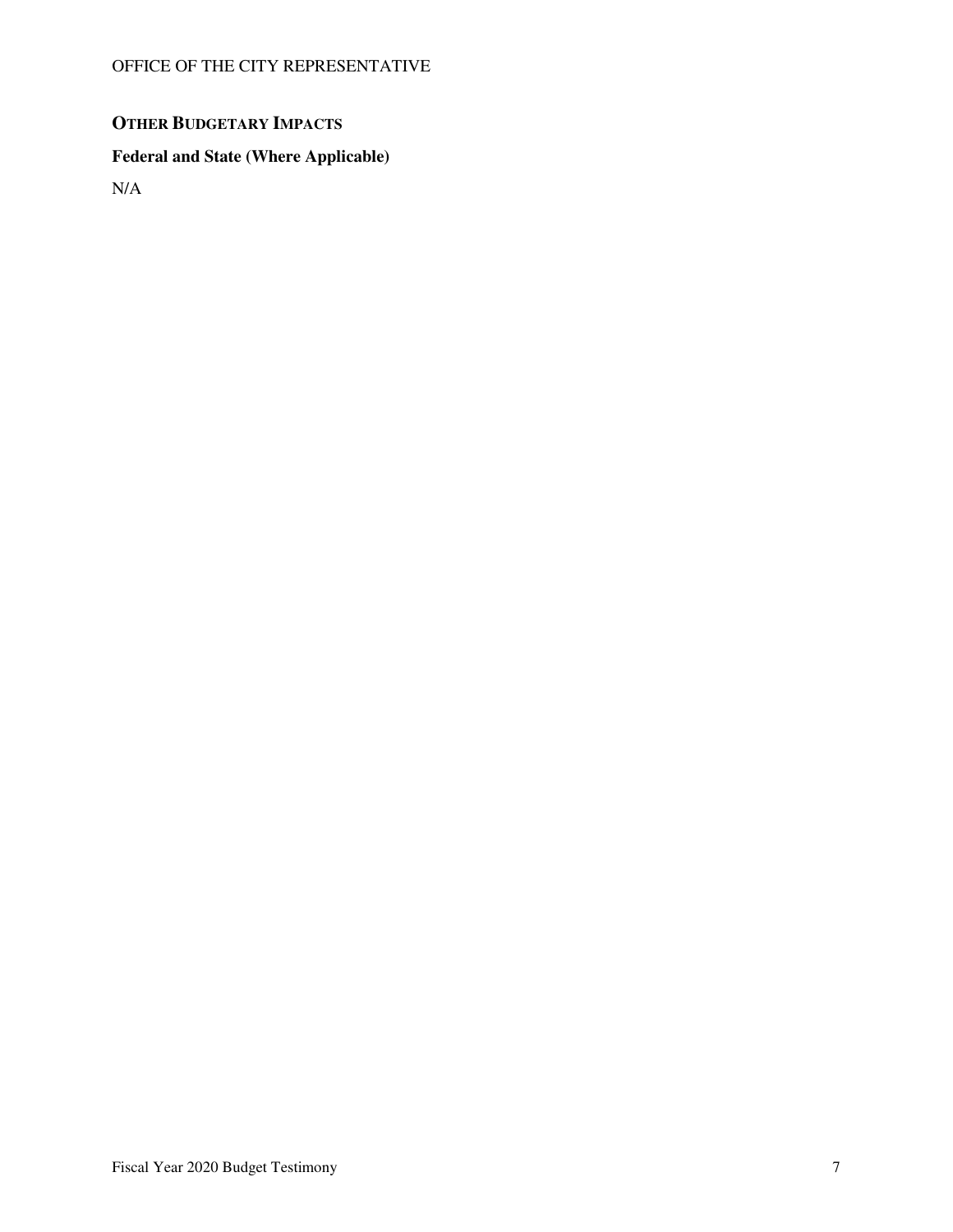# **CONTRACTING EXPERIENCE**

| <b>Non-Profit Vendor Demographics</b> |            |          |  |  |  |  |
|---------------------------------------|------------|----------|--|--|--|--|
| Historic Philadelphia Inc.            | Minority % | Female % |  |  |  |  |
| Workforce                             | $30\%$     | 50%      |  |  |  |  |
| Executive                             | $0\%$      | 100%     |  |  |  |  |
| Board                                 | $8\%$      | 39%      |  |  |  |  |
| Greater Philadelphia Film Office      | Minority % | Female % |  |  |  |  |
| Workforce                             | 14%        | 100%     |  |  |  |  |
| Executive                             | $0\%$      | 100%     |  |  |  |  |
| Board                                 | $40\%$     | 60%      |  |  |  |  |
| Mayor's Fund for Philadelphia         | Minority % | Female % |  |  |  |  |
| Workforce                             | 40%        | 100%     |  |  |  |  |
| Executive                             | $0\%$      | 100%     |  |  |  |  |
| Board                                 | 38%        | 38%      |  |  |  |  |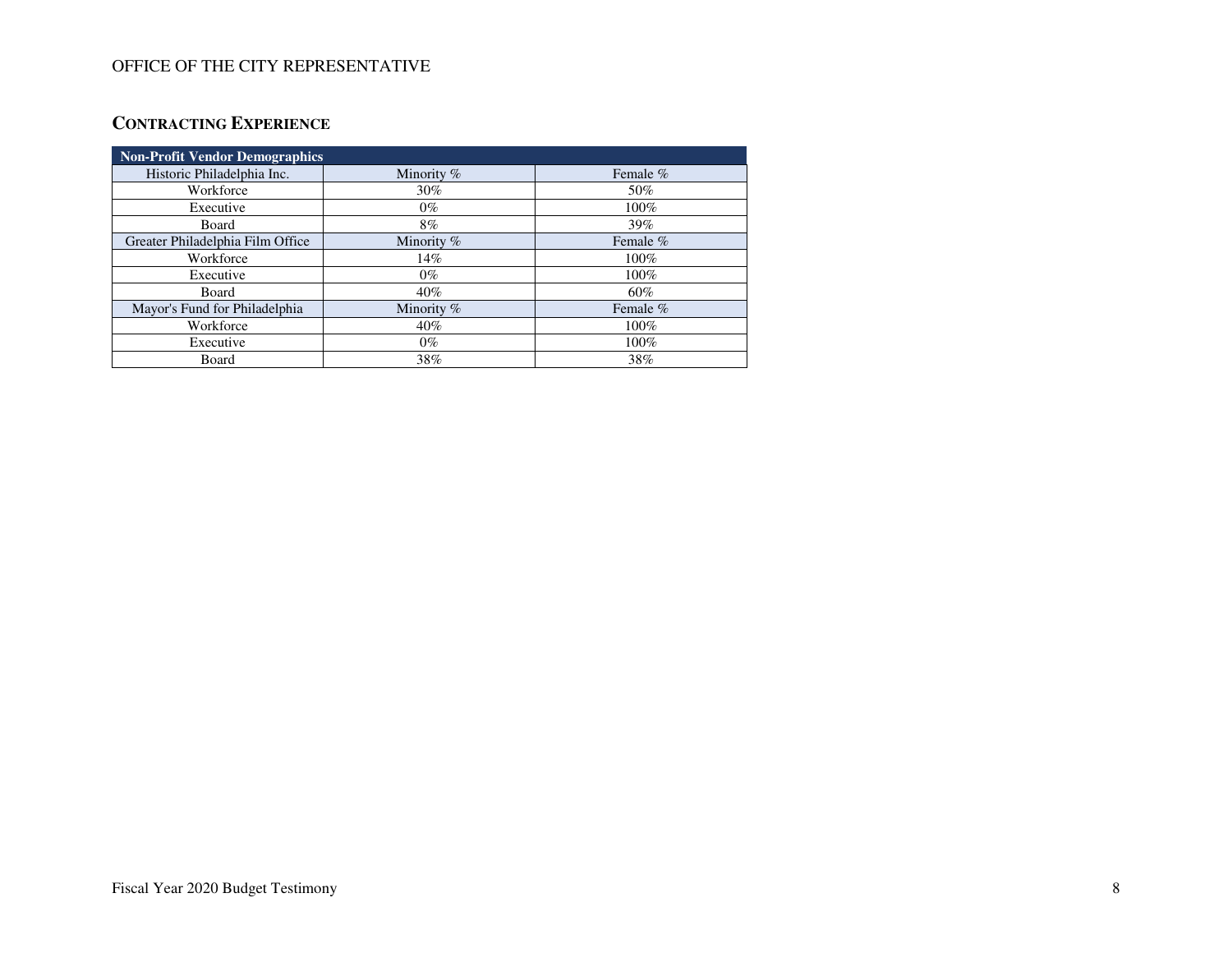# **EMPLOYEE DATA**

| <b>Staff Demographics (as of November 2018)</b> |                  |                  |                        |                |                  |  |
|-------------------------------------------------|------------------|------------------|------------------------|----------------|------------------|--|
| <b>Full-Time Staff</b>                          |                  |                  | <b>Executive Staff</b> |                |                  |  |
|                                                 | Male             | Female           |                        | Male           | Female           |  |
|                                                 | African-         | African-         |                        | African-       | African-         |  |
|                                                 | American         | American         |                        | American       | American         |  |
| Total                                           | 1                | 2                | Total                  | $\mathbf{0}$   | 1                |  |
| % of Total                                      | 11%              | 22%              | % of Total             | $0\%$          | 33%              |  |
| Average Salary                                  | \$47,500         | \$82,185         | Average Salary         | N/A            | \$92,800         |  |
| <b>Median Salary</b>                            | \$47,500         | \$82,185         | <b>Median Salary</b>   | N/A            | \$92,800         |  |
|                                                 | White            | White            |                        | White          | White            |  |
| Total                                           | $\overline{2}$   | 3                | Total                  | $\Omega$       | $\overline{c}$   |  |
| % of Total                                      | 22%              | 33%              | % of Total             | $0\%$          | 67%              |  |
| Average Salary                                  | \$60,028         | \$106,847        | Average Salary         | N/A            | \$136,298        |  |
| <b>Median Salary</b>                            | \$60,028         | \$102,647        | Median Salary          | N/A            | \$136,298        |  |
|                                                 | 60028            | Hispanic         |                        | Hispanic       | Hispanic         |  |
| Total                                           | $\overline{0}$   | $\mathbf{0}$     | Total                  | $\theta$       | $\theta$         |  |
| % of Total                                      | $0\%$            | $0\%$            | % of Total             | $0\%$          | $0\%$            |  |
| Average Salary                                  | N/A              | N/A              | Average Salary         | N/A            | N/A              |  |
| <b>Median Salary</b>                            | N/A              | N/A              | <b>Median Salary</b>   | N/A            | N/A              |  |
|                                                 | Asian            | Asian            | Asian                  |                | Asian            |  |
| Total                                           | 1                | $\boldsymbol{0}$ | Total                  | $\theta$       | $\boldsymbol{0}$ |  |
| % of Total                                      | $11\%$           | $0\%$            | % of Total             | $0\%$          | $0\%$            |  |
| Average Salary                                  | \$54,000         | N/A              | Average Salary         | N/A            | $\rm N/A$        |  |
| <b>Median Salary</b>                            | \$54,000         | N/A              | <b>Median Salary</b>   | N/A            | $\rm N/A$        |  |
|                                                 | Other            | Other            | Other<br>Other         |                |                  |  |
| Total                                           | $\boldsymbol{0}$ | $\boldsymbol{0}$ | Total                  | $\overline{0}$ | $\boldsymbol{0}$ |  |
| % of Total                                      | $0\%$            | $0\%$            | % of Total             | $0\%$          | $0\%$            |  |
| Average Salary                                  | N/A              | N/A              | Average Salary         | N/A            | N/A              |  |
| Median Salary                                   | N/A              | N/A              | <b>Median Salary</b>   | N/A            | N/A              |  |
|                                                 | Bilingual        | Bilingual        |                        | Bilingual      | Bilingual        |  |
| Total                                           | 1                | $\mathbf{0}$     | Total                  | $\Omega$       | $\theta$         |  |
| % of Total                                      | $11\%$           | $0\%$            | % of Total             | $0\%$          | $0\%$            |  |
| Average Salary                                  | \$54,000         | $\theta$         | Average Salary         | N/A            | N/A              |  |
| Median Salary                                   | \$54,000         | $0\%$            | <b>Median Salary</b>   | N/A            | N/A              |  |
|                                                 | Male             | Female           |                        | Male           | Female           |  |
| Total                                           | $\overline{4}$   | 5                | Total                  | $\overline{0}$ | 3                |  |
| % of Total                                      | 44%              | 56%              | % of Total             | $0\%$          | $100\%$          |  |
| Average Salary                                  | \$55,389         | \$96,982         | Average Salary         | N/A            | \$121,799        |  |
| <b>Median Salary</b>                            | \$54,500         | \$92,800         | <b>Median Salary</b>   | N/A            | \$102,647        |  |